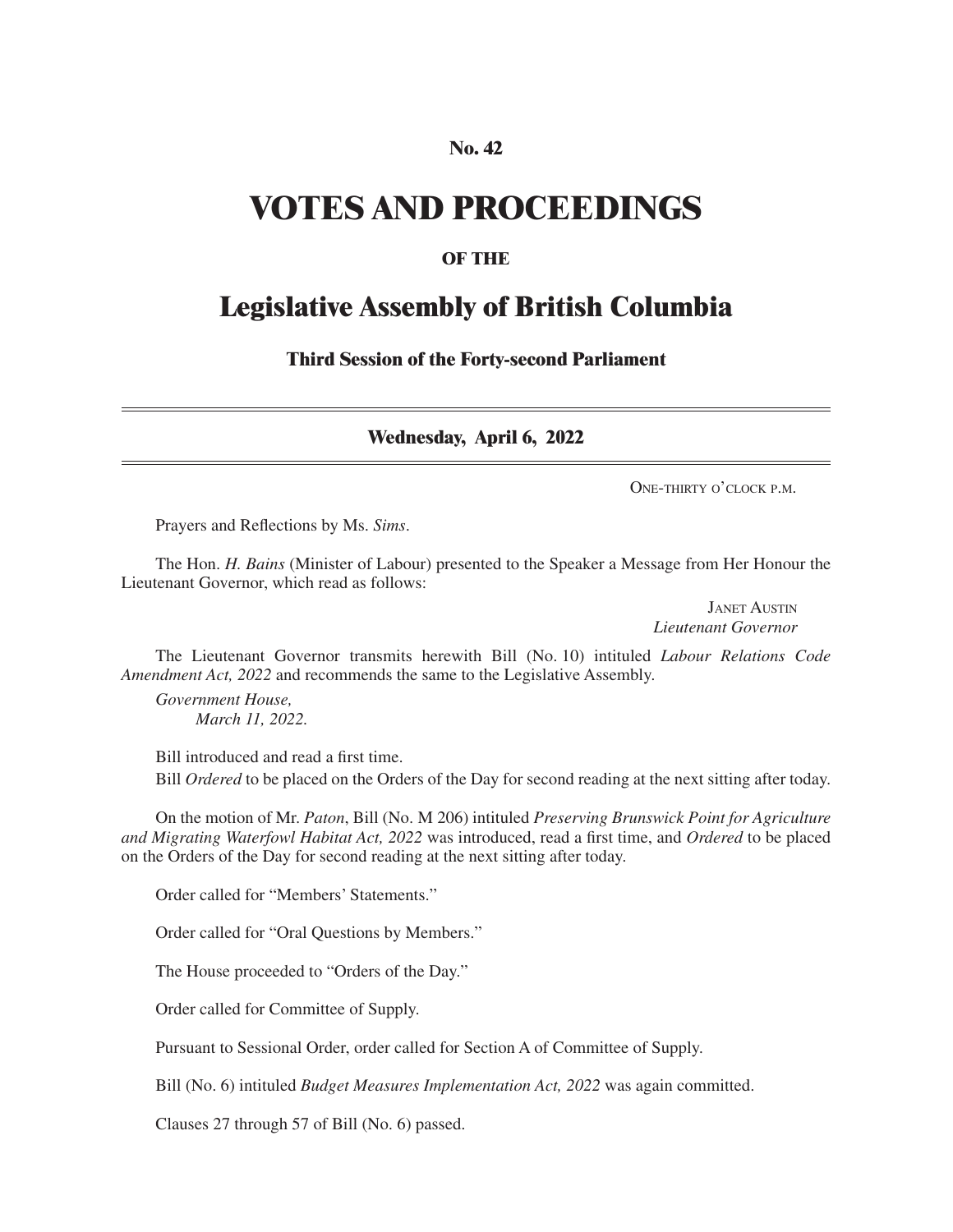#### 2 APRIL 6, 2022

Mr. *Milobar* moved a proposed amendment to clause 58 of Bill (No. 6) which was defeated on the following division:

|                 |                 | $N_{AYS}$ - 51 |                |
|-----------------|-----------------|----------------|----------------|
| Chandra Herbert | Ma              | Farnworth      | <b>Brar</b>    |
| Rice            | Chow            | Robinson       | <b>Begg</b>    |
| Walker          | A. Singh        | Eby            | D'Eith         |
| <i>Simons</i>   | <b>Starchuk</b> | Dix            | <b>Sims</b>    |
| Popham          | Anderson        | <i>Osborne</i> | Greene         |
| Malcolmson      | Donnelly        | Fleming        | Chant          |
| Beare           | Bailey          | Rankin         | Leonard        |
| Mark            | Lore            | Ralston        | Coulter        |
| Kahlon          | Alexis          | Sharma         | Glumac         |
| Kang            | Routley         | Routledge      | Yao            |
| Bains           | Whiteside       | Paddon         | Dykeman        |
| Dean            | Heyman          | Sandhu         | Mercier        |
| Cullen          | Conroy          | Elmore         |                |
|                 |                 | $Y_{EAS}$ - 27 |                |
| Cadieux         | Ross            | Rustad         | <i>Stewart</i> |
| Doerkson        | Oakes           | Kyllo          | Shypitka       |
| Milobar         | <b>Bernier</b>  | <i>Morris</i>  | Letnick        |
| <i>Stone</i>    | Paton           | Kirkpatrick    | Banman         |
| <b>Bond</b>     | Davies          | Wat            | Ashton         |
| Halford         | Sturdy          | Lee            | Furstenau      |
| de Jong         | Clovechok       | Merrifield     |                |

Clauses 58 through 108 of Bill (No. 6) passed.

A proposed amendment by the Hon. *S. Robinson* (Minister of Finance) to clause 109 of Bill (No. 6) passed.

Clauses 109, as amended, through 133 of Bill (No. 6) passed.

Mr. *Milobar* moved a proposed amendment to clause 134 of Bill (No. 6) which was defeated on the following division:

|               |                 | $N_{AYS}$ - 51 |                      |
|---------------|-----------------|----------------|----------------------|
| Rice          | Chow            | Robinson       | <b>Brar</b>          |
| Walker        | A. Singh        | Eby            | <b>Begg</b>          |
| <b>Simons</b> | <b>Starchuk</b> | Dix            | $D' \mathcal{E}$ ith |
| Popham        | Anderson        | <i>Osborne</i> | <b>Sims</b>          |
| Malcolmson    | Donnelly        | Fleming        | Greene               |
| <b>Beare</b>  | Bailey          | Chen           | Chant                |
| Mark          | Lore            | Rankin         | Leonard              |
| Kahlon        | Alexis          | Ralston        | Coulter              |
| Kang          | Routley         | Sharma         | Glumac               |
| Bains         | Whiteside       | Routledge      | Yao                  |
| Dean          | Heyman          | Paddon         | Dykeman              |
| Cullen        | Conroy          | Sandhu         | Mercier              |
| Ma            | Farnworth       | Elmore         |                      |
|               |                 | $YEAS - 27$    |                      |
| Cadieux       | Ross            | Rustad         | <i>Stewart</i>       |
| Doerkson      | Oakes           | Kyllo          | Shypitka             |
| Milobar       | <b>Bernier</b>  | <i>Morris</i>  | Letnick              |
| <i>Stone</i>  | Paton           | Kirkpatrick    | Banman               |
| <b>Bond</b>   | Davies          | Wat            | Tegart               |
| Halford       | Sturdy          | Lee            | Olsen                |
| de Jong       | Clovechok       | Merrifield     |                      |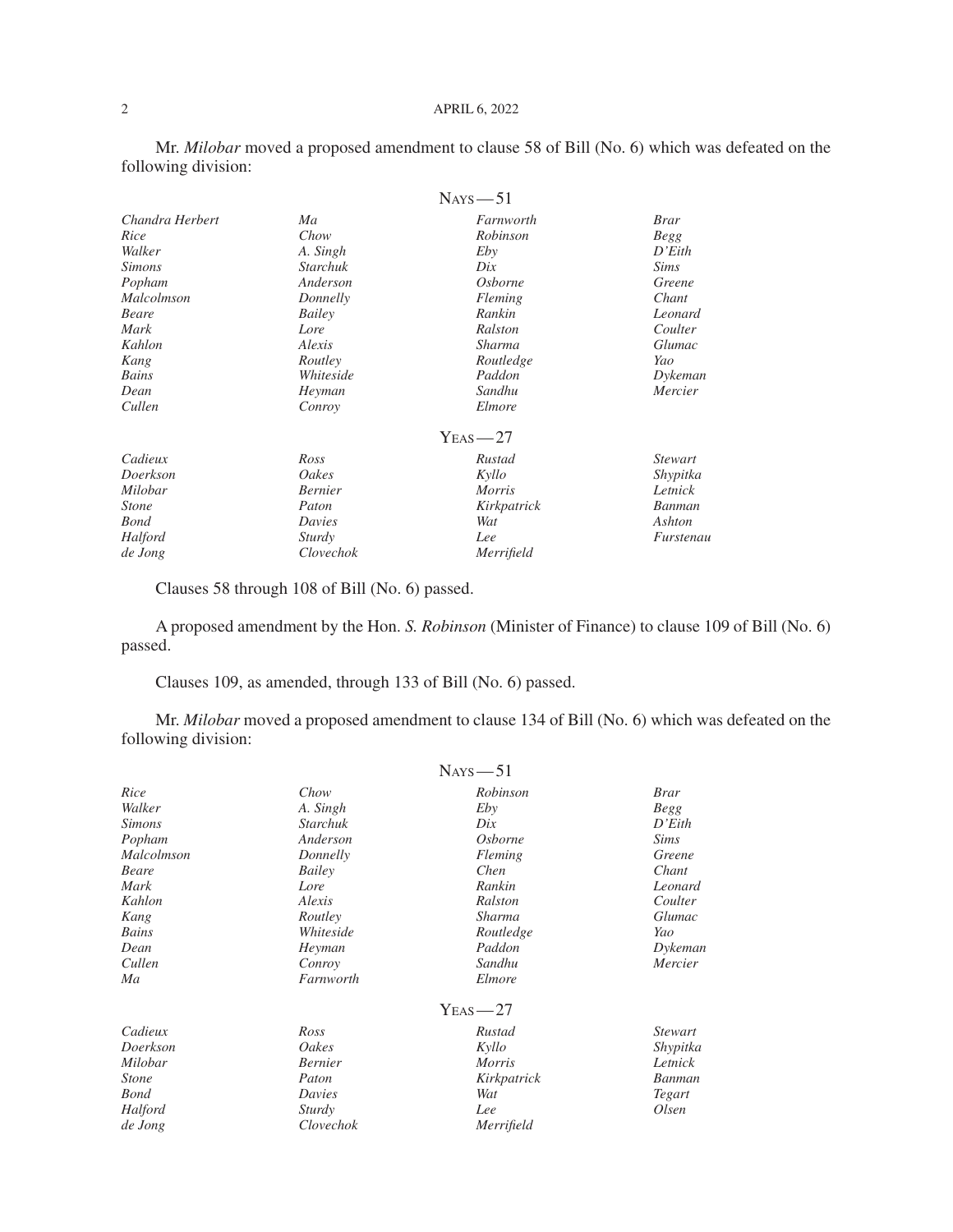Clause 134 and the title of Bill (No. 6) passed.

Bill (No. 6) reported complete with amendment.

Bill (No. 6) as reported to be considered at the next sitting after today.

Bill (No. 14) intituled *Wildlife Amendment Act, 2022* was committed.

On clause 1 of Bill (No. 14).

The Committee rose, reported progress and asked leave to sit again. Bill to be considered at the next sitting.

(In Committee— Section A)

12. *Resolved*, That a sum not exceeding \$2,612,688,000 be granted to Her Majesty to defray the expenses of Ministry of Advanced Education and Skills Training, Ministry Operations, to 31st March, 2023.

Section A of Committee of Supply reported the Resolution and completion of the estimates of the Ministry of Advanced Education and Skills Training and further reported progress of the estimates of the Ministry of Citizens' Services.

Report to be considered at the next sitting. Committee to sit again at the next sitting.

By agreement, summary of debate of estimates passed in Section A (Ministry of Advanced Education and Skills Training) to be considered at the next sitting.

And then the House adjourned at 6.56 p.m.

HON. RAJ CHOUHAN, *Speaker*

#### **NOTICE OF BILLS**

#### **Thursday, April 7**

Mr. *Kyllo* to introduce a Bill intituled *Workers Compensation Amendment Act, 2022*.

### **NOTICE OF MOTIONS**

#### **Monday, April 25**

**9** Ms. *Cadieux* to move—

Be it resolved that this House agree that British Columbians expect their elected representatives to work together despite their partisan perspectives and that seeking out, fostering and championing good ideas, regardless of their origin, is important to advance the broader public good.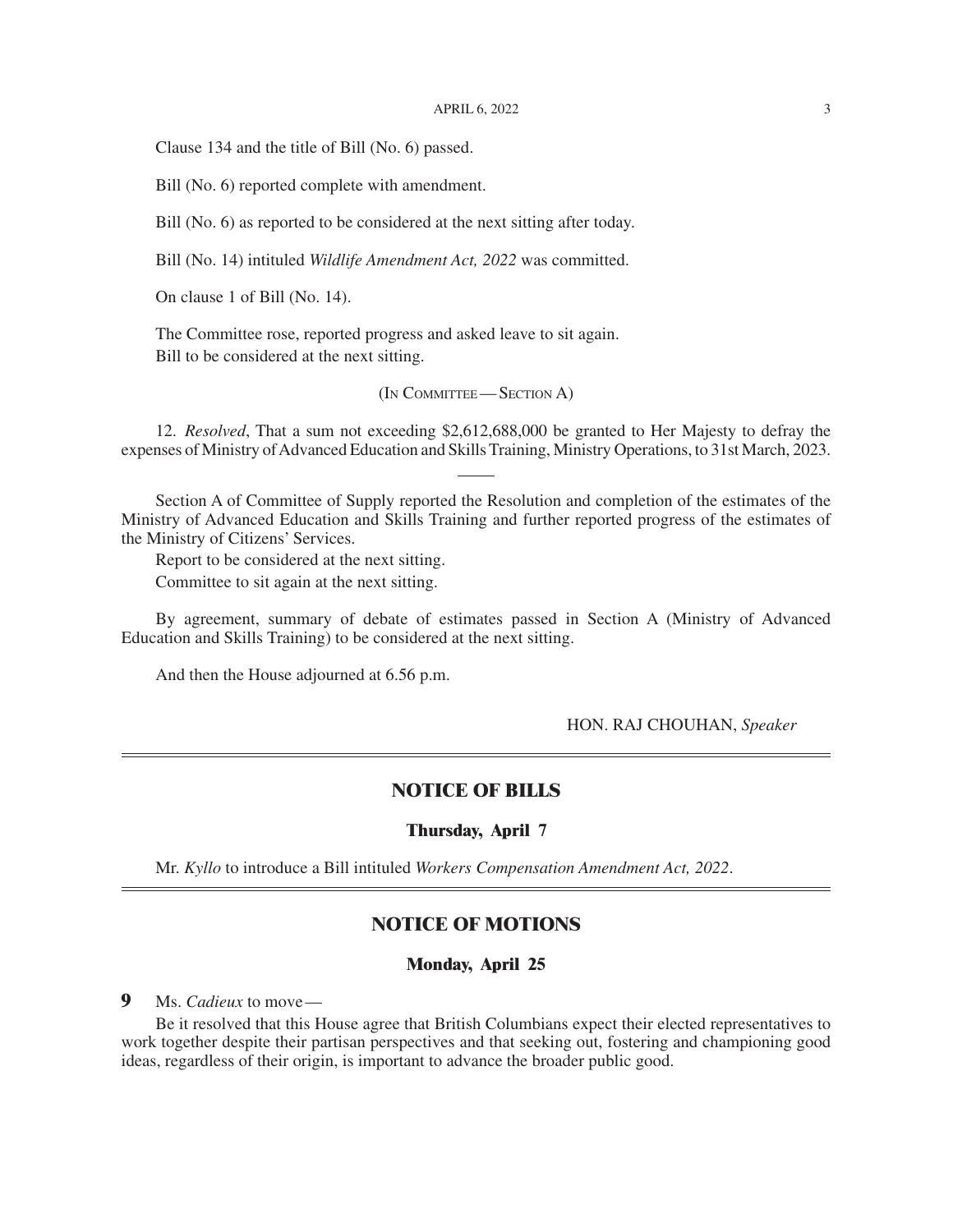| ١           |
|-------------|
|             |
| ŗ           |
| ļ           |
|             |
|             |
|             |
| $\zeta$     |
|             |
|             |
| C<br>L<br>L |
|             |
|             |
|             |
|             |
|             |
|             |
|             |

**GOVERNMENT BILLS**<br>(Listing printed for convenience only) *(Listing printed for convenience only)*

**GOVERNMENT BILLS**

| Bill<br>N⊙.     | Title                                                                                              | Member           | Reading<br>First | Second<br>Reading | mittee<br>Com- | Report   | Amended | Reading<br>Third | Royal<br>Assent | S.B.C.<br>Chap.<br>No. |
|-----------------|----------------------------------------------------------------------------------------------------|------------------|------------------|-------------------|----------------|----------|---------|------------------|-----------------|------------------------|
|                 |                                                                                                    |                  | Feb. 8           |                   |                |          |         |                  |                 |                        |
| $\mathcal{C}$   | Municipalities Enabling and Validating (No. 4)                                                     | Hon. J. Osborne  | Feb. 9           | Feb. 10           | Feb. 15        | Feb. 15  |         | Feb. 15          | Mar. 10         |                        |
| $\sim$          | Protected Areas of British Columbia                                                                | Hon. G. Heyman   | Feb. 10          | Feb. 14           | Feb. 15        | Feb. 15  |         | Feb. 15          | Mar. 10         | $\mathbf{\sim}$        |
| 4               |                                                                                                    |                  | Feb. 14          | Feb. 17           | Mar. 7         | Mar. $7$ |         | Mar. 7           | Mar. 10         | 4                      |
|                 |                                                                                                    |                  | Feb. 16          | Feb. 17           | Mar. 3         | Mar. 3   |         | Mar. 3           | Mar. 10         | ç                      |
| ٥               |                                                                                                    | Hon. S. Robinson | Feb. 22          | Mar. 10           | Apr. 6         | Apr. 6   | Apr. 6  |                  |                 |                        |
|                 |                                                                                                    | Hon. R. Fleming  | Feb. 23          |                   |                |          |         |                  |                 |                        |
| ∞               | 2022<br>Attorney General Statutes (Hague Convention or<br>Child and Family Support) Amendment Act, |                  | Mar. 2           | Mar. 8            | Mar. 28        | Mar. 28  |         | Mar. 28          | Mar. 31         | $\sqrt{2}$             |
| Ò               |                                                                                                    |                  | Mar. 2           | Mar. 8            | Mar. 29        | Mar. 29  |         | Mar. 29          | Mar. 31         | ७                      |
| $\overline{10}$ |                                                                                                    |                  | Apr. 6           |                   |                |          |         |                  |                 |                        |
|                 |                                                                                                    | Hon. S. Robinson | Mar. 7           | Mar. 10           | Mar. 29        | Mar. 29  | Mar. 29 | Mar. 31          | Mar. 31         | Ó                      |
| $\overline{12}$ |                                                                                                    | Hon. S. Robinson | Mar. 28          | Apr. 5            |                |          |         |                  |                 |                        |
| 13              |                                                                                                    | Hon. R. Fleming  | Mar. 8           | Mar. 30           |                |          |         |                  |                 |                        |
| $\overline{1}$  |                                                                                                    | Hon. K. Conroy   | Mar. 9           | Mar. 30           |                |          |         |                  |                 |                        |
| 16              |                                                                                                    | Hon. R. Fleming  | Apr. 5           |                   |                |          |         |                  |                 |                        |
| $\overline{17}$ |                                                                                                    |                  | Mar. 31          |                   |                |          |         |                  |                 |                        |
| $\frac{8}{2}$   |                                                                                                    | Hon. S. Robinson | Mar. 28          | Mar. 29           | Mar. 30        | Mar. 30  |         | Mar. 30          | Mar. 31         |                        |
| $\overline{19}$ |                                                                                                    |                  | Mar. 28          | Mar. 29           | Mar. 30        | Mar. 30  |         | Mar. 30          | Mar. 31         | $\infty$               |

APRIL 6, 2022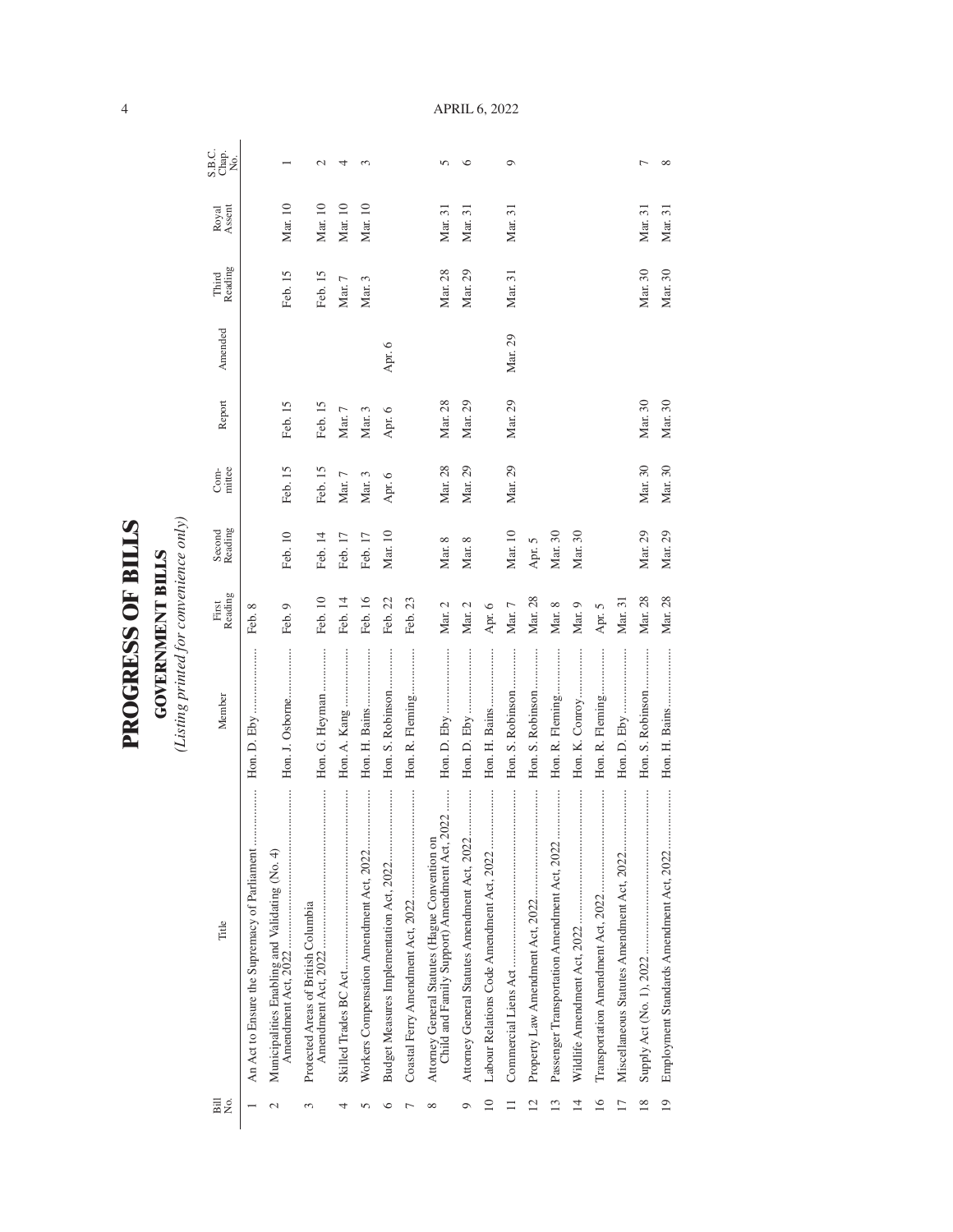**PROGRESS OF BILLS - Continued PROGRESS OF BILLS** *— Continued*

**MEMBERS' BILLS**<br>(Listing printed for convenience only) *(Listing printed for convenience only)***MEMBERS' BILLS**

| Title<br>Bill<br>Σó                                  | Member                                 | Reading<br>First | Second<br>Reading | Com-<br>mittee | Report | Amended | Third<br>Reading | Royal<br>Assent | ci gi<br>Sida<br>Sida |
|------------------------------------------------------|----------------------------------------|------------------|-------------------|----------------|--------|---------|------------------|-----------------|-----------------------|
|                                                      |                                        | Mar. 3           |                   |                |        |         |                  |                 |                       |
|                                                      |                                        | Mar. 8           |                   |                |        |         |                  |                 |                       |
| M 203 Assessment (Split Assessment Classification)   |                                        | Mar. 9           |                   |                |        |         |                  |                 |                       |
|                                                      | Mr. Sturdy                             | Mar. 10          |                   |                |        |         |                  |                 |                       |
|                                                      | Mr. Clovechok                          | Apr. 5           |                   |                |        |         |                  |                 |                       |
| M 206 Preserving Brunswick Point for Agriculture and |                                        | Apr. 6           |                   |                |        |         |                  |                 |                       |
| * Title changed.                                     |                                        |                  |                   |                |        |         |                  |                 |                       |
|                                                      | (Listing printed for convenience only) | PRIVATE BILLS    |                   |                |        |         |                  |                 |                       |

| Bill<br>2. | Title | ember | <b>CAULLE</b><br>$\frac{1}{2}$<br>ن<br>تا 1 | cadung<br>second | muttee<br>ミっ | eport | à | cading<br>Third | Royal<br>ssen<br>$\overline{\phantom{a}}$ | S.B.C.<br>Chap.<br>ż |
|------------|-------|-------|---------------------------------------------|------------------|--------------|-------|---|-----------------|-------------------------------------------|----------------------|
|            |       |       | i                                           |                  |              |       |   |                 |                                           |                      |

APRIL 6, 2022